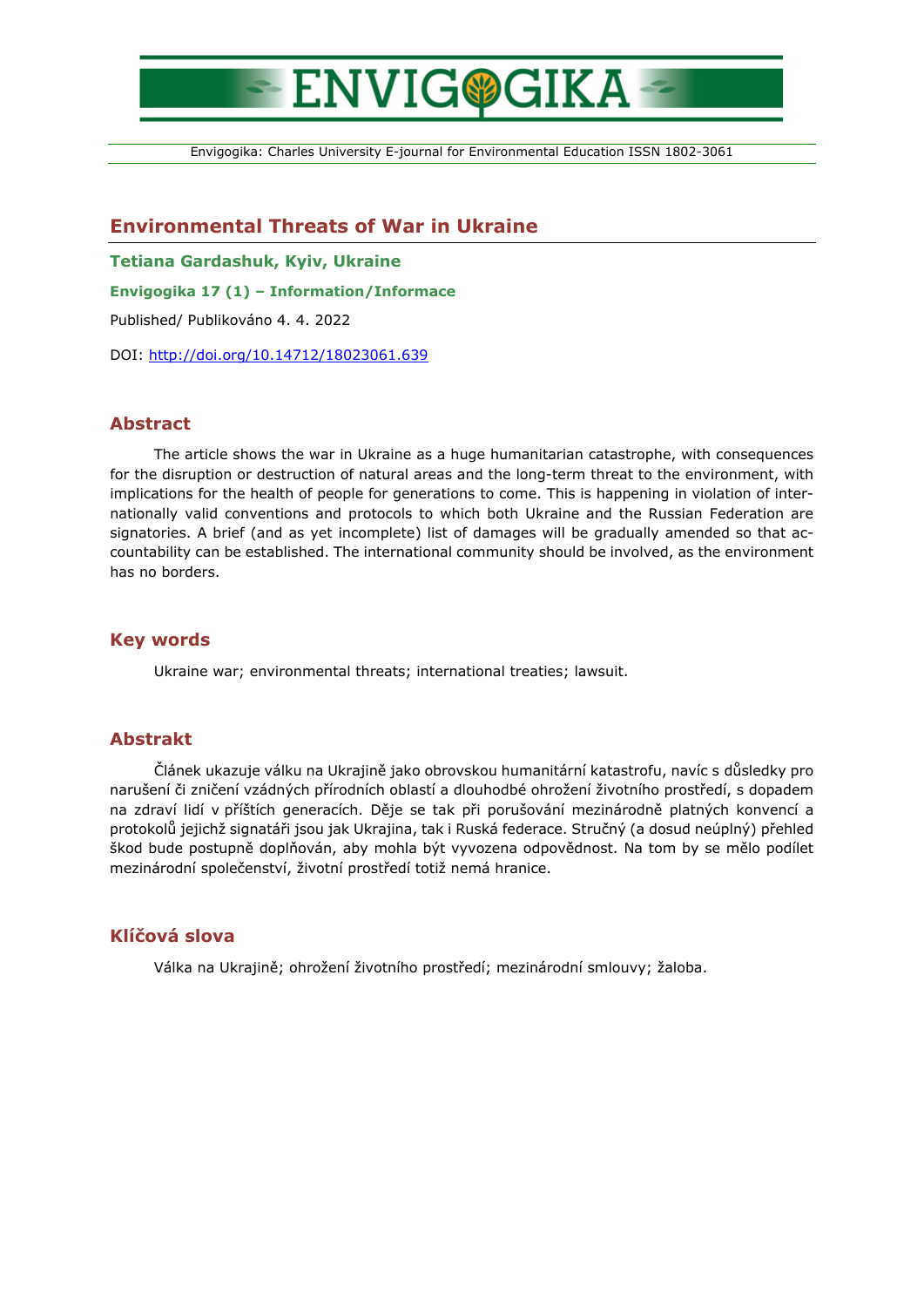War always means human suffering, blood, tears, and the pain of loss. However, not only people are victims of the war, but also the environment. Nature, all living beings, and their habitats are the "silent victims" of the war. War threatens the human environment, agro- and urban ecosystems.

It is no exaggeration to say, that war is a factor of large-scale, complex, and long-lasting environmental threats, risks, and catastrophes that result in the degradation of both the natural and human environment.

Military actions disrupt the functioning of all systems of nature services (climate support systems, soil fertility, purification of water and air, pollination, etc.) They have both local and global consequences because of the violation of the integrity of the Biosphere, the state of natural resources and rate of their restoration, etc.

First of all, this is the concern of impacts on climate and climate support systems, since the military actions are accompanied by the high level of emission of harmful substances into the atmosphere resulting from the use of military machines and other weapon systems, triggering technogenic pollution by the targeting of industrial objects, as well as the destruction of vegetation. Damage to nuclear facilities is particularly dangerous.

It is worth mentioning that the development of contemporary ecologism and modern environmental movement coincide in time with the strengthening of antiwar protests and activation of movements for human rights during the 1960 - 1970<sup>th</sup>. The protest against war and environmental advocacy sounded in one voice during the Vietnam War  $(1961 - 1971)$ , which saw the use not only of traditional weapons but also of the *Agent Orange* toxic defoliant, which caused serious health problems for Vietnamese people and American soldiers and their offspring. As a result of the massive use of *Agent Orange* forests and their biodiversity have suffered significant losses.

In order to prevent or diminish the negative impacts of war, the Convention on the Prohibition [of Military or Any Other Hostile Use of Environmental Modification Techniques](https://www.un.org/disarmament/enmod/) was adopted in 1976 (open for signing on 18 May 1977). The Convention prohibits to use of the methods of the modification of the environment as a tool of war action. It is noteworthy that **both Ukraine and the Russian Federation are signatories to this Convention**.

[The Protocol \(I\) to the Geneva Conventions](https://www.icrc.org/en/document/geneva-conventions-1949-additional-protocols) was adopted in 1977 to prevent the long-term consequences of hostilities. This document states the prohibition "to employ methods or means of warfare which are intended, or maybe expected, to cause widespread, long-term and severe damage to the natural environment" (Art. 35) and "to protect the natural environment against widespread, long-term and severe damage. This protection includes a prohibition of the use of methods or means of warfare which are intended or may be expected to cause such damage to the natural environment and thereby to prejudice the health or survival of the population" (Art. 55) [\[https://ihl-data](https://ihl-databases.icrc.org/ihl/INTRO/470)[bases.icrc.org/ihl/INTRO/470\]](https://ihl-databases.icrc.org/ihl/INTRO/470).

In the year 2001, the General Assembly of the United Nations proclaimed  $6<sup>th</sup>$  November as the International Day for Preventing the Exploitation of the Environment in War and Armed Conflict, because the environmental harms of the war result in a long-term degradation of ecosystems and natural resources and go far beyond hostilities.

Conditionally environmental impacts of war and hostilities may present themselves in different ways: direct and indirect, short-term and long-term. These include:

- Destruction of landscapes, ecosystems, habitats, and species populations;
- Risks of technogenic catastrophes;
- Destruction, pollution, and withdrawal from the use of farmlands, violation of natural life support systems and natural services, which threatens the food safety of many people;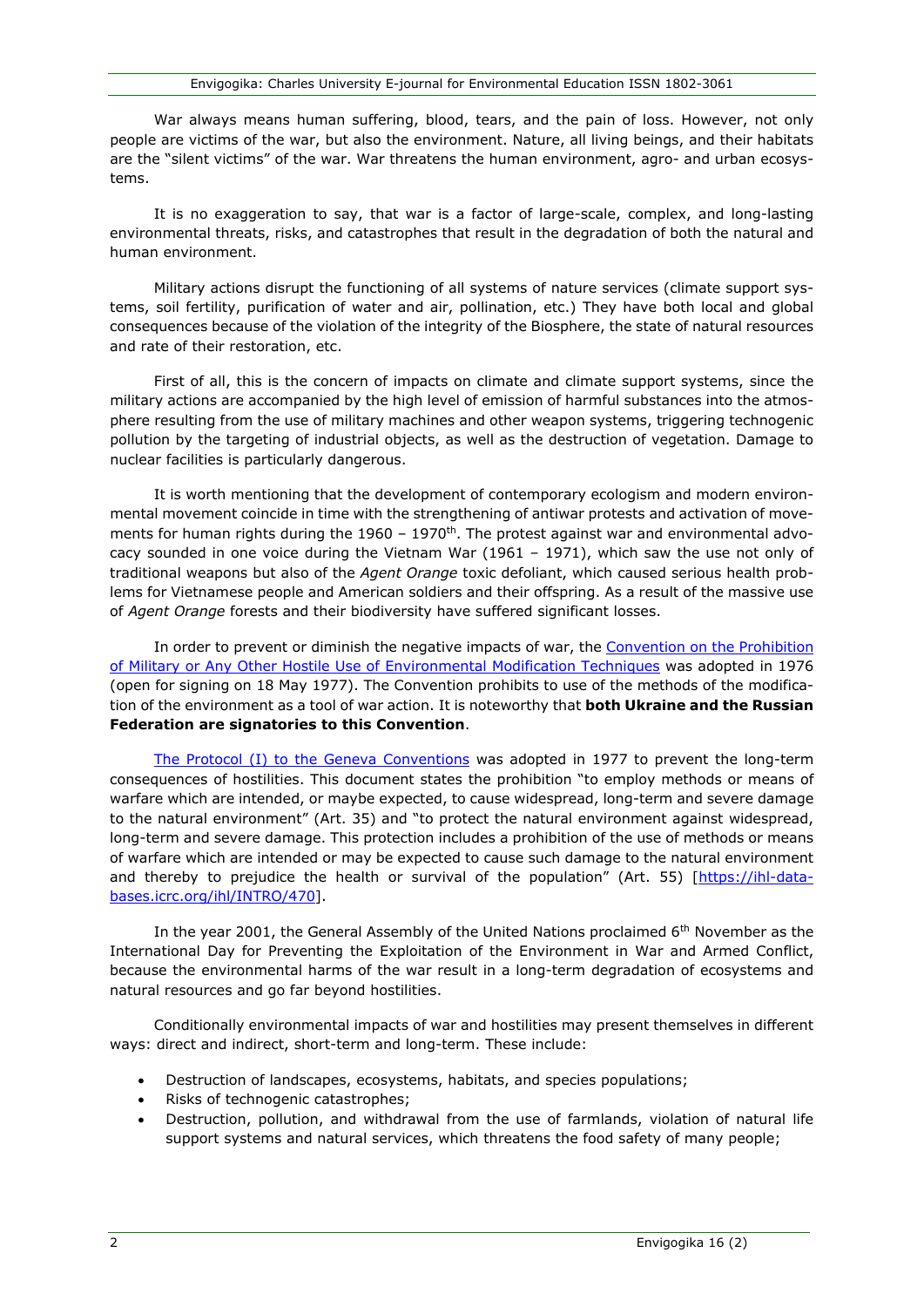• Threats to human life and health due to degradation of ecosystems and technogenic catastrophes; restriction of access to natural resources, soil, water, and air pollution, risks of epidemics outbreaks.

This is by no means a complete list of real and potential threats and risks.

War violates basic principles of environmental justice and exacerbates injustice in all its forms and manifestations.

Ukraine faces all the problems mentioned above from the time of occupation of Crimea and proxy hostilities in the part of the Donetsk and Luhansk regions. Those problems were raised by both the state authorities and activists. However, it should be acknowledged that concern about the environmental impacts of the Russian aggression during the years 2014–2022 was not sufficient.

The current Russian full-scale invasion (beginning on 24 February 2022) makes extensive and unprecedented impacts on nature, the human environment, and the quality of human life. The invaders brutally violate all rules of war, international conventions, and treaties, resorting to terror, thus threatening global safety. Russian forces deliberately and unprecedently occupy and target nuclear power and research facilities (including Chornobyl and Zaporizhzhya nuclear plants, and Kharkiv Institute of Physics and Technology), thus resorting to nuclear blackmailing and putting human lives and environmental safety at stake. For instance, the Zaporizhzhya nuclear plant is the largest in Europe (15 power units), and accidents or mismanagement may result in a Pan-European or global catastrophe. [\[https://suspilne.media/214505-okupacia-rujnuvanna-i-](https://suspilne.media/214505-okupacia-rujnuvanna-i-riziki-golova-energoatoma-rozpoviv-pro-stan-zaporizkoi-aes/)riziki-golova-energoatomarozpoviv[-pro-stan-](https://suspilne.media/214505-okupacia-rujnuvanna-i-riziki-golova-energoatoma-rozpoviv-pro-stan-zaporizkoi-aes/)zaporizkoi-aes/]

According to the report of the UNEP's program on curtailing the use of Explosive Weapons in Populated Areas (EWIPA), Ukraine was added to the list of countries (like Afghanistan, Iraq, Syria) where population, urban and natural environment suffered enormous losses and destruction due to the application of explosive weapons in populated areas [\[https://www.unep.org/news-and-sto](https://www.unep.org/news-and-stories/story/environmental-legacy-explosive-weapons-populated-areas)[ries/story/environmental-legacy-explosive-weapons-populated-areas;](https://www.unep.org/news-and-stories/story/environmental-legacy-explosive-weapons-populated-areas) [https://t.me/ener](https://t.me/energoatom_ua/3155)[goatom\\_ua/3155\]](https://t.me/energoatom_ua/3155).

Protected areas of Ukraine also heavily suffer from Russian aggression. According to the estimation of the Ukrainian Parliament Commissioner for Human Rights Lyudmila Denisova, there are about a third of the territory of the nature reserve fund of Ukraine under threat of destruction. There are Luhansk Nature Reserve, Black Sea Biosphere Reserve, Askania-Nova Biosphere Reserve, National nature parks "Azov-Sivasky" and "Dzharilgatsky", arboretum "Trostyanets", and others. The Kherson hydrobiological station was severely damaged.

The crucial task of the Ukrainian society now is decreasing environmental damage and risks from the current war, documenting all crimes against the environment committed by the Russian Federation, and informing the international community. For instance, information about military crimes against people and the environment is regularly placed on the site of the special project "Naturalliance" [[https://staging.naturalliance.org/en/bqxepxf\\_yrxcqwp\\_zrxcaqwp/human](https://staging.naturalliance.org/en/bqxepxf_yrxcqwp_zrxcaqwp/human-conflict-and-communication)-conflict[and-communication\]](https://staging.naturalliance.org/en/bqxepxf_yrxcqwp_zrxcaqwp/human-conflict-and-communication) of the European Sustainable Use Group (ESUG) to deliver the truth about Russian aggression in Ukraine to people abroad. This online resource is translated into many languages, including Russian [https://naturalliance-[azia.sycl.net/1/%D0%BD%D0%B0%D1%88%D0%B0](https://naturalliance-azia.sycl.net/1/%D0%BD%D0%B0%D1%88%D0%B0-%D0%BF%D1%80%D0%B8%D1%80%D0%BE%D0%B4%D0%B0)- [%D0%BF%D1%80%D0%B8%D1%80%D0%BE%D0%B4%D0%B0](https://naturalliance-azia.sycl.net/1/%D0%BD%D0%B0%D1%88%D0%B0-%D0%BF%D1%80%D0%B8%D1%80%D0%BE%D0%B4%D0%B0)].

It is also important to prepare the lawsuit to claim the appropriate compensation for environmental damage from the aggressor country. The Ukrainian environmental NGO "All-Ukrainian Ecological League" (Всеукраїнська екологічна ліга, or ВЕЛ) initiated the National videoconference "Environmental threats and risks to the environment, life and health from Russian military aggression" (28 February 2022) to discuss the environmental challenges of the war and to work out and organize the procedure of documentation environmental crimes of Russian Federation for preparing a Note to the International Criminal Court [\[https://www.ecoleague.net/pro-vel/tematychni-napriamy-diial](https://www.ecoleague.net/pro-vel/tematychni-napriamy-diialnosti/vplyv-voiennykh-dii-na-dovkillia)[nosti/vplyv-voiennykh-dii-na-dovkillia\]](https://www.ecoleague.net/pro-vel/tematychni-napriamy-diialnosti/vplyv-voiennykh-dii-na-dovkillia).